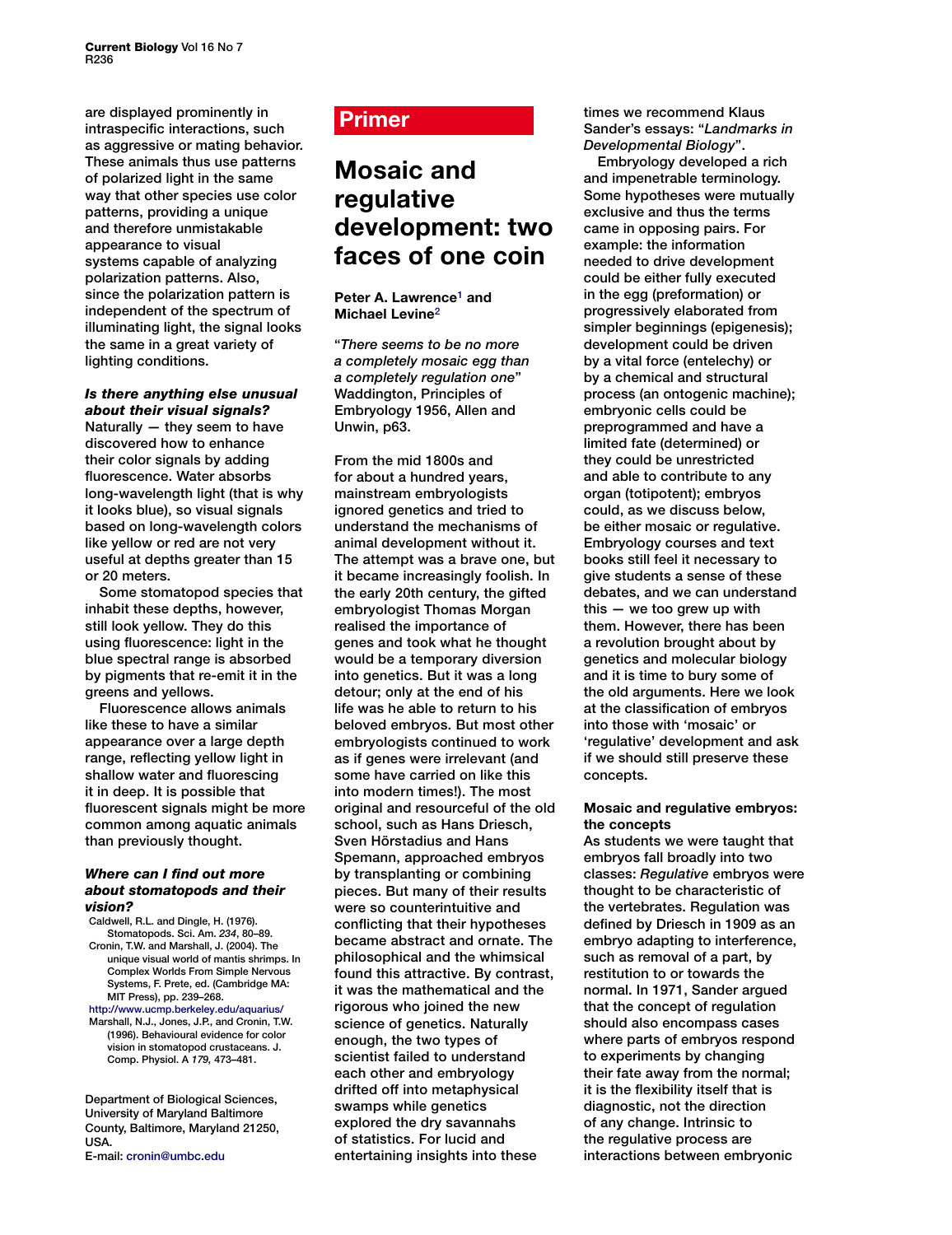cells, interactions that specify cell fate. This type of cell interaction has helped bring intercellular signalling to the fore in current fashion.

*Mosaic* embryos were thought to be characteristic of many invertebrates, for example annelids and arthropods indeed, the style of development became a criterion in the grand classification of animals into subkingdoms and superphyla. The key test was to isolate blastomeres of embryos; if each blastomere went on as it would have done in situ and only made part of the whole, the embryo was said to be mosaic. Mosaic embryos were thought to derive from eggs that are a patchwork of determined territories. They were supposed to develop according to a program, each cell having a predetermined and restricted fate. A lack of interaction between cells and rigid patterns of cell lineage are parts of this concept. From these ideas came a research emphasis on maternal determinants and cell lineage.

Generalisations like these develop their own momentum and can become dogmas. Consider the case of insects: text books described insect embryos as mosaic for much of the 20th century, yet as early as the 1920s Friedrich Seidel did clear experiments showing that insect embryos exhibit regulation. The same is true of nematodes; when Sydney Brenner chose the nematode *Caenorhabditis elegans* to be his experimental muse, he was impressed by the precise number of cells and rigid cell lineage. These observations led to a widespread belief that nematode development is programmed, and offered the promise of deciphering secret codes that control cell fate. One of the consequences was the conviction that cell interactions would not be important to cell determination in nematodes. Later on, many cases of cell interactions were discovered in *C. elegans* and these placed nematode embryos where they belong, that is not so far away from other embryos.



Current Biology

Figure 1. Two and four cell mouse embryo blastomeres, marked with dyes according to their division pattern, differ in their fate — contribute to different regions of the blastocyst — and have differing developmental potential when combined with cells of the same origin. (Images courtesy of Magdalena Zernicka-Goetz.)

Thus it became clear that the 'mosaic embryo' is an abstraction that does not exist. Nevertheless, the concept embodies important principles: there are determinants that are placed in the egg by the mother; the fate of cells is sometimes restricted by localising proteins to a limited part of an egg cortex or the cell membrane. Selector genes can permanently become turned on or off by special mechanisms, for example those implemented by genes of the *Polycomb* group.

But what of a regulative embryo, is that also an abstraction? Two-headed tadpoles and siamese twins are living proofs of the flexibility of vertebrate embryos. Mouse zygotes and early embryos were traditionally considered to be completely unspecified, rather like eggs of the brown alga *Fucus*, where the main axis is fixed by the environment (for example by light). In mammals, however, careful studies are now uncovering signs of a bias, so that, already by the first cleavage, the two blastomeres are not equivalent. At the four cell stage, and in embryos cleaving in a common but particular way, each cell has a different and largely predictable prospective fate (Figure 1). In these embryos, the four cells can be distinguished and experiments show that they are different — those originating from the animal half of the egg are totipotent, while those from the vegetal part of the egg are not. So although mammalian

embryos are remarkably flexible, they are not truly regulative. The regulative embryo probably exists only in our imaginations.

**Mosaic and regulative development: the molecules** The molecules that underlie these concepts are becoming more defined and understood. To oversimplify: mosaic development depends on agents, such as transcription factors, being placed locally in the egg by the mother. Regulative development depends in part on long-range gradients of positional information, such as that provided by the Hedgehog protein, that can pattern many cells at once. Regulative development can also be driven by short-range signals that trigger changes in cell identity in nearby neighbours.

The first example of a localized metazoan determinant came in 1887 from what now, in our hierarchical times, would be seen as an unlikely source — a medical student, Laurent Chabry. Chabry studied embryos of the sea squirt, an ascidian. He used a needle to destroy two individual blastomeres — the so-called B4.1 blastomeres — at the eight cell stage. The remaining cells made partial tadpoles which lacked tail muscles. When he took these same two blastomeres and cultured them on their own, they formed tail muscles, but nothing else. These studies launched the hypothesis that ascidian embryos are highly mosaic, with localized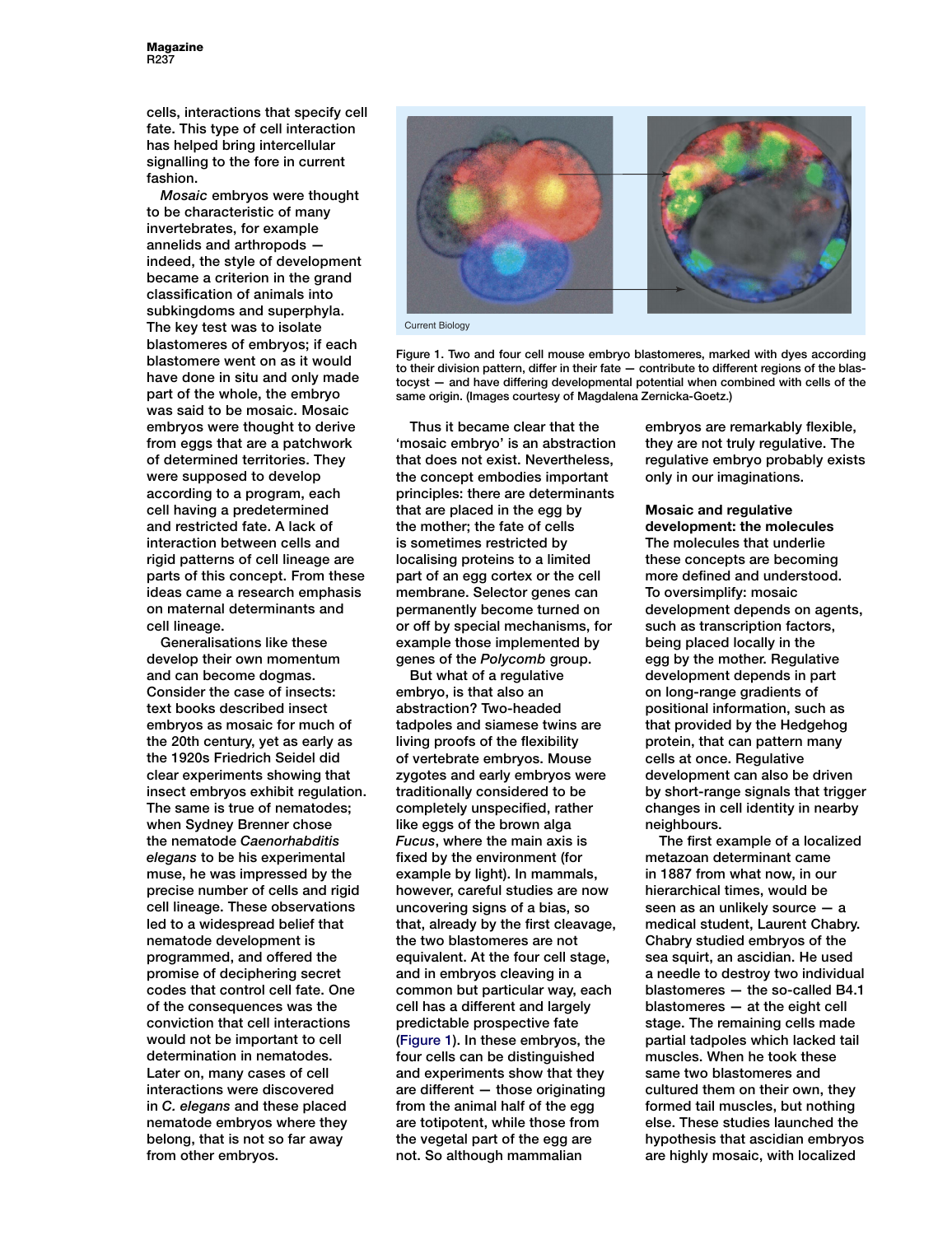

Figure 2. Cell signaling modifies the action of a localized determinant in the ascidian *Halocynthia roretzi.*

The localized determinant Macho-1 initiates a cascade of gene activities leading to the differentiation of tail muscles. This cascade operates in the blastomeres denoted by the red and white stripes at the 32 cell stage. An asymmetric division leads to the segregation of distinct red and green blastomeres (the blue lines indicate daughters arising from the same blastomere). The red cells form tail muscles, while the green cells follow a modified fate due to the receipt of FGF signals from the endoderm (yellow cells). Removal of these signals causes both the red and green cells to form tail muscles. The blue arrows in the left panel indicate the movement of FGF signals from the presumptive gut. The blue bars in the right panel show the orientation of cell division from the preceding stage. An asymmetric division distinguishes presumptive notochord (purple) and nerve cord (gray) at the 64-cell stage. (Adapted from Kobayashi *et al*. 2003, Development *130*, 5179–5190.)

determinants rigidly specifying the fate of individual blastomeres. Chabry was a committed socialist and was discomforted to find his embryos seemed to be under totalitarian control.

This same approach was taken further by Edwin Conklin, who made use of a yellow pigment in the ascidian *Styela* to follow the tail muscle lineage during development. Prior to fertilization, the pigment is uniformly distributed throughout the ooplasm of the egg. After fertilization, the pigment is first localized to the vegetal cytoplasm and then becomes confined to the B4.1 blastomeres, the progenitors of the tail muscles. Conklin did not believe that the yellow pigment was itself the muscle determinant but he thought it might be telling him where a determinant was.

Just five years ago, nearly 100 years after Conklin's first observations, Hiroki Nishida and colleagues identified that determinant as the zinc finger transcription factor Macho-1. Macho-1 is at the top of a regulatory cascade that drives localized expression of a group of genes to initiate muscle differentiation. After the maternal *Macho-1* mRNA is inherited by the B4.1 blastomeres, it is translated into an active protein during the next two cell cycles. At the 32 cell stage, Macho-1 switches on production of Tbx6, which in turn activates MyoD and Snail. MyoD is essential for muscle differentiation, while Snail is a transcriptional repressor that blocks notochord formation.

This behaviour is all straightforwardly 'mosaic'. But, after the next cell cycle, a subset of these mesodermal cells come into direct contact with the presumptive endoderm, itself secreting fibroblast growth factor 9 (FGF9), a short-range signal. FGF9 modifies the action of Macho-1, so that this subset of cells now form mesenchyme rather than tail muscles. And to confirm this, it is found that, when FGF9's action is inhibited, all the mesodermal cells follow the Macho-1 'default' pathway and form tail muscles (Figure 2).

In another sea squirt, *Ciona*, FGF9 also induces the CNS by locally activating both a ubiquitous, maternal Ets1,2

transcription factor and GATAa. Indeed, overdoses of FGF9 cause the CNS to expand and take over other territory, illustrating the flexible nature of tunicate development. So, even in the embryos that have the mother of all determinants, cell–cell communication guides cell fate. This paragon of mosaicism is no more.

Now let us turn to the vertebrates. The *Xenopus* egg contains a number of localized determinants, including Vg1, an activin signalling molecule, and VegT, a T-box transcription factor. These cause restricted expression of *Xnr*, which encodes a signalling molecule related to Nodal. After fertilization, cortical rotation leads to nuclear transport of **β**-catenin along the future dorsal side of the embryo. The dorsal mesoderm, which includes the venerable 'Spemann's organizer', is defined by where Xnr signalling meets activated **β**-catenin. Active **β**-catenin interacts with Tcf-3, a ubiquitous transcription factor, and drives the dorsal activation of the homeobox gene *Siamois*. Siamois protein interacts with defined regulatory elements in its target gene, *goosecoid*. But Siamois cannot act alone; expression of *goosecoid* also depends on activated Smads and these are triggered by Xnr signalling in vegetal regions. Siamois and activated Smads are found together only in the presumptive dorsal mesoderm, and there they activate production of Goosecoid protein to define, at least in part, Spemann's organizer. If only the authoritarian Spemann were still here to enjoy the knowledge that his favourite and so flexible embryos do, after all, contain determinants!

What about *Drosophila*? In the early embryo, longitudinal stripes of cells are sent towards different developmental destinations, the most ventral to mesoderm, the nextmost ventral to mesectoderm and the more dorsal to neurogenic ectoderm. These allocations are largely the responsibility of the maternal gradient of the Dorsal protein that is set up by determinants